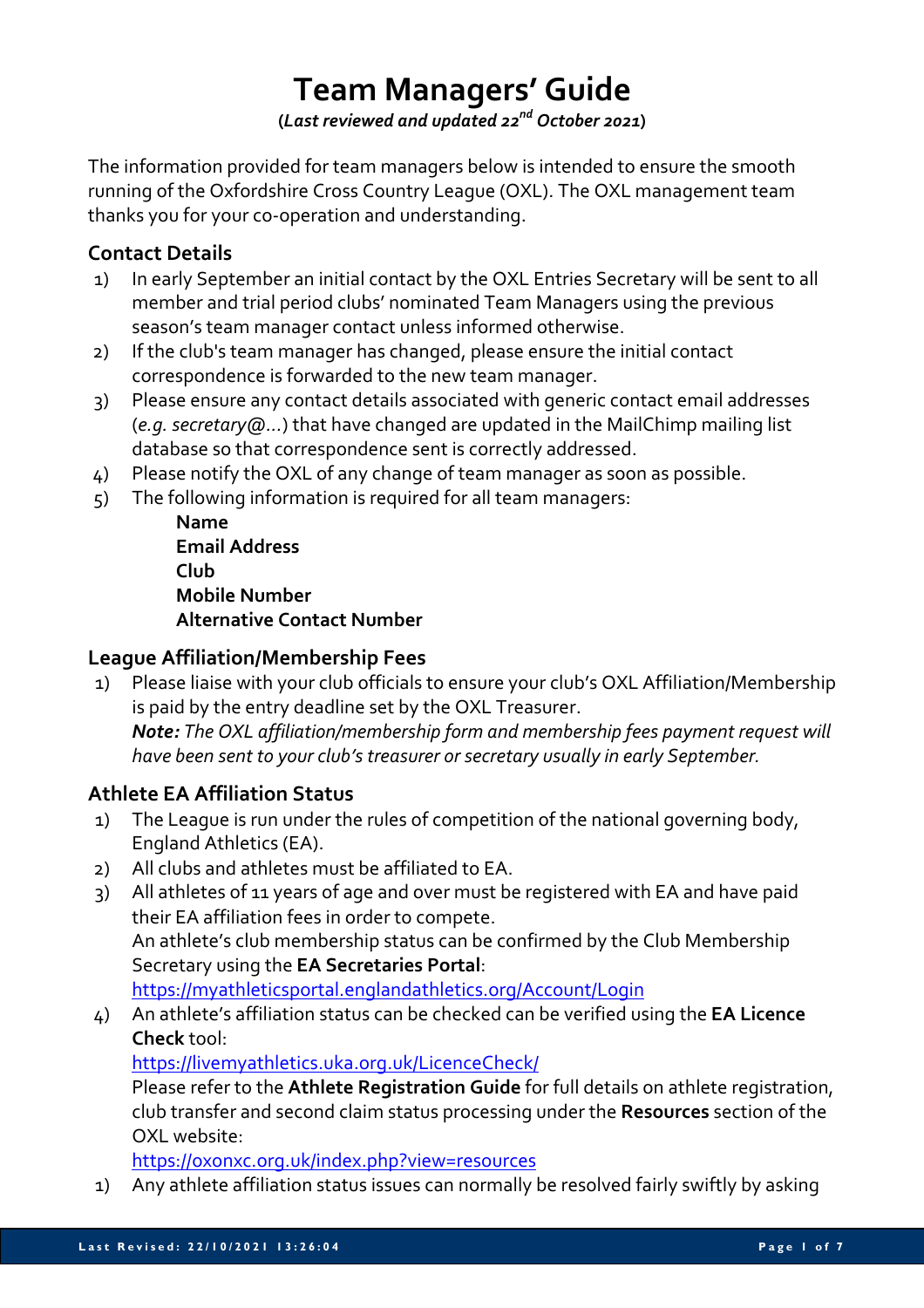the Club Secretary/Membership Secretary to contact England Athletics. Currently the contact to deal with such matters is **Karen Sanders**. Karen may be contacted via the **EA Contact Us** webform below and by selecting the **Club affiliation** option from the **Nature of enquiry** dropdown menu:

https://www.englandathletics.org/about-us/about-us/contact-us/

- 5) If Karen Sanders is unavailable, another colleague should be able to help.
- 6) Otherwise, if there are any problems getting a response, please contact the OXL Entries & Results Secretary.

## **Competing Athletes**

1) U9 athletes, aged 7 on the age date (*31st August*), must be 8 years of age on the day of the fixture to comply with the League's minimum age rule – please refer to the League Rules:

https://oxonxc.org.uk/index.php?view=rules

- 2) No athlete may compete for more than one club in any given season.
- 3) Only fully paid up members of the clubs entered in the League will be eligible to compete.
- 4) Athletes must run in their correct age category.
- 5) All competitors except the U9s and U11s are required to wear club vests/club t-shirts (– *over a t-shirt, if necessary*). No club vest/club t-shirt – no score.
- 6) Any number of athletes from member clubs may compete.
- 7) Race numbers now incorporate a medical information form on the reverse side to assist medical services in attending to an athlete.
- 8) Any athlete who has a pre-existing medical condition is requested to complete the form on the back of the race number prior to the start of his/her race.
- 9) An athlete must not run wearing another athlete's race number under any circumstances. Doing so will result in disqualification.
- 10) Any runner seen wearing a race number for another event in an OXL race will automatically be disqualified from the race.
- 11) An athlete finishing without a number (– *either worn or held visibly*) will be omitted from the results.
- 12) A 'guest' athlete will wear a special number to identifying them as such.
- 13) Any athlete seen wearing ear-plugs/headphones during a race will be disqualified.

## **Athlete Second-Claim Status**

- 1) Athlete EA first-claim club status takes precedence.
- 2) As the OXL is a closed competition, an athlete may represent his/her second-claim club provided he/she is registered as such with his/her second-claim club and his/her first-claim club is not also competing in the OXL.
- 3) Any second-claim athlete must be registered **before Round 1** in order to be registered to run for his/her second-claim club in the League that season.
- 4) An unregistered second-claim athlete may run but will be treated as a 'Guest' runner provided s/he meets the EA affiliation/registration requirements.

## **Unattached Athletes**

1) Unattached runners are not permitted to run.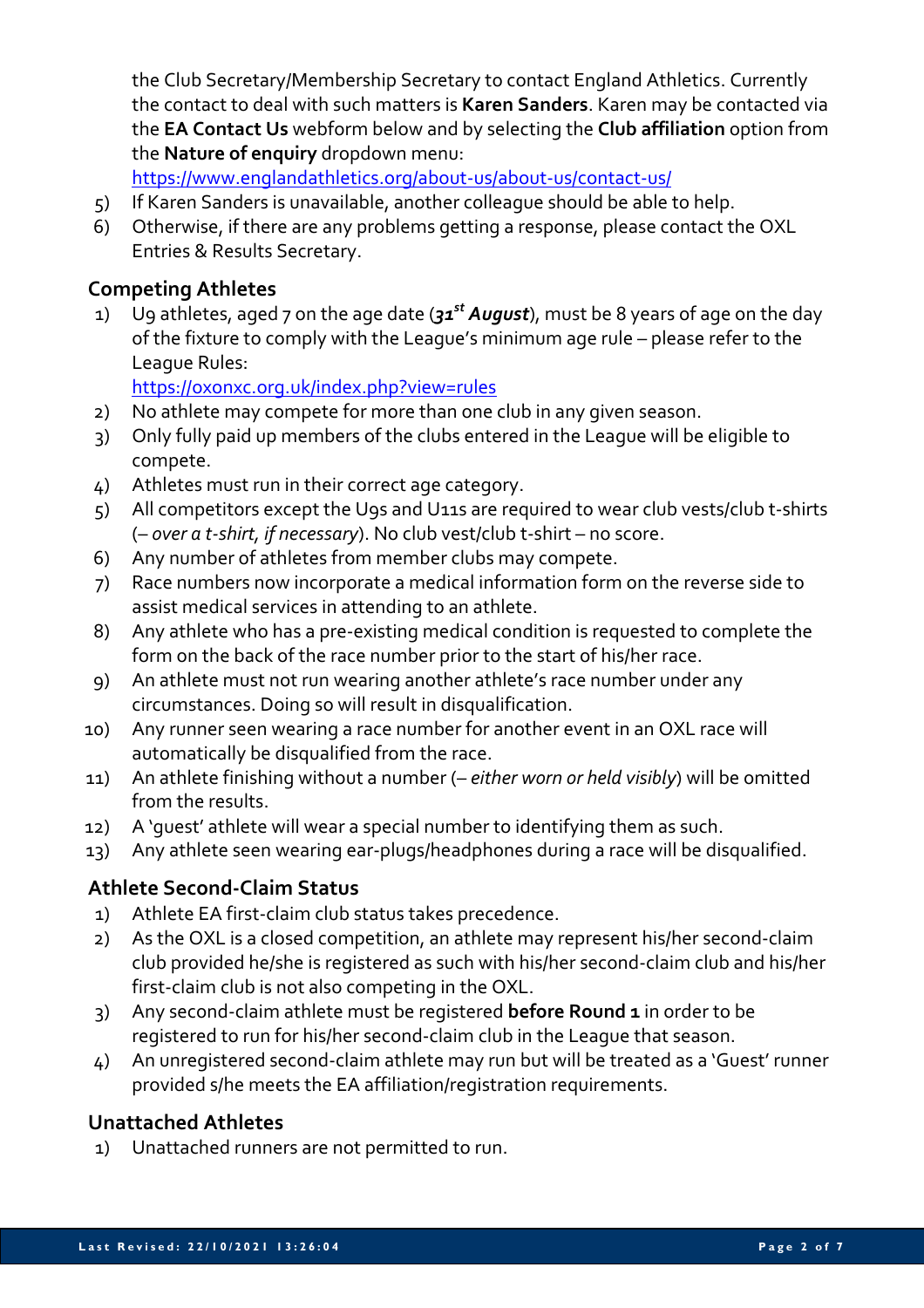## **'Guest' Athletes**

- 1) Guests may be permitted to run with the prior permission of the League Manager provided they are a member of an EA affiliated club and are registered as paid-up EA affiliated athlete, but will not be eligible for prizes.
- 2) A 'Guest' athlete is **non-scoring** and does not appear in the team results.
- 3) An athlete representing his/her club that is completing its initial trial year period will appear as a guest in the individual results.

An athlete wishing to run for a member club of the League, but who is not yet registered with that club, may run as a 'Guest' assuming he/she is not already a registered member of another member club of the OXL and is already registered as paid-up EA affiliated athlete.

*Note: In the event of the transfer of an athlete between member clubs of the League a team manager should consult his/her Club Secretary to ensure the transfer process has been completed in time to allow the athlete to run. Please refer to the Change of Club section below for more information.*

4) Upon approval of the Entries Secretary, an athlete who fails to be entered in time for a fixture may be permitted to run without a race number and, as such, will not appear in the results.

# **Change of Club**

1) In the event of a change of club it is the responsibility of the athlete to ensure the proper transfer procedure has been completed as clearly set out on the following page of the **EA website**:

https://www.englandathletics.org/athletics-and-running/athleteregistration/change-of-first-claim-club/

If in doubt the team manager should consult his/her Club Secretary to ensure the transfer process has been completed in time to allow the athlete to run.

2) Competitors switching between clubs within the League during the season will keep individual and team scores prior to the club switch but will be treated as guest runners thereafter, i.e. they will not score further in either the individual or team competitions.

## **Athlete Entries**

- 1) All athlete entries are to be submitted using the .csv template provided, preferably via email.
- 2) The deadlines for the submission of athlete entries will be specified in the initial contact correspondence ahead of the forthcoming season along with reminders ahead of each fixture.
- 3) On-the-day entries for athletes aged *8, 9 or 10 years only* are permitted using the club's 'spare' race numbers provided for that purpose.
- 4) It would be helpful if the OXL Entries Secretary could be advised of any new athlete *aged 8, 9 or 10 years* intending to run along with his/her registration data *(– see section below*) at least 24 hours before the day of the fixture.
- 5) **On-the-day entries are NOT permitted** for athletes aged **11 years and over** owing to the EA affiliation ruling change as at 1st April 2016 concerning competing athletes and detailed in the documentation provided ahead of the 2016 AGM.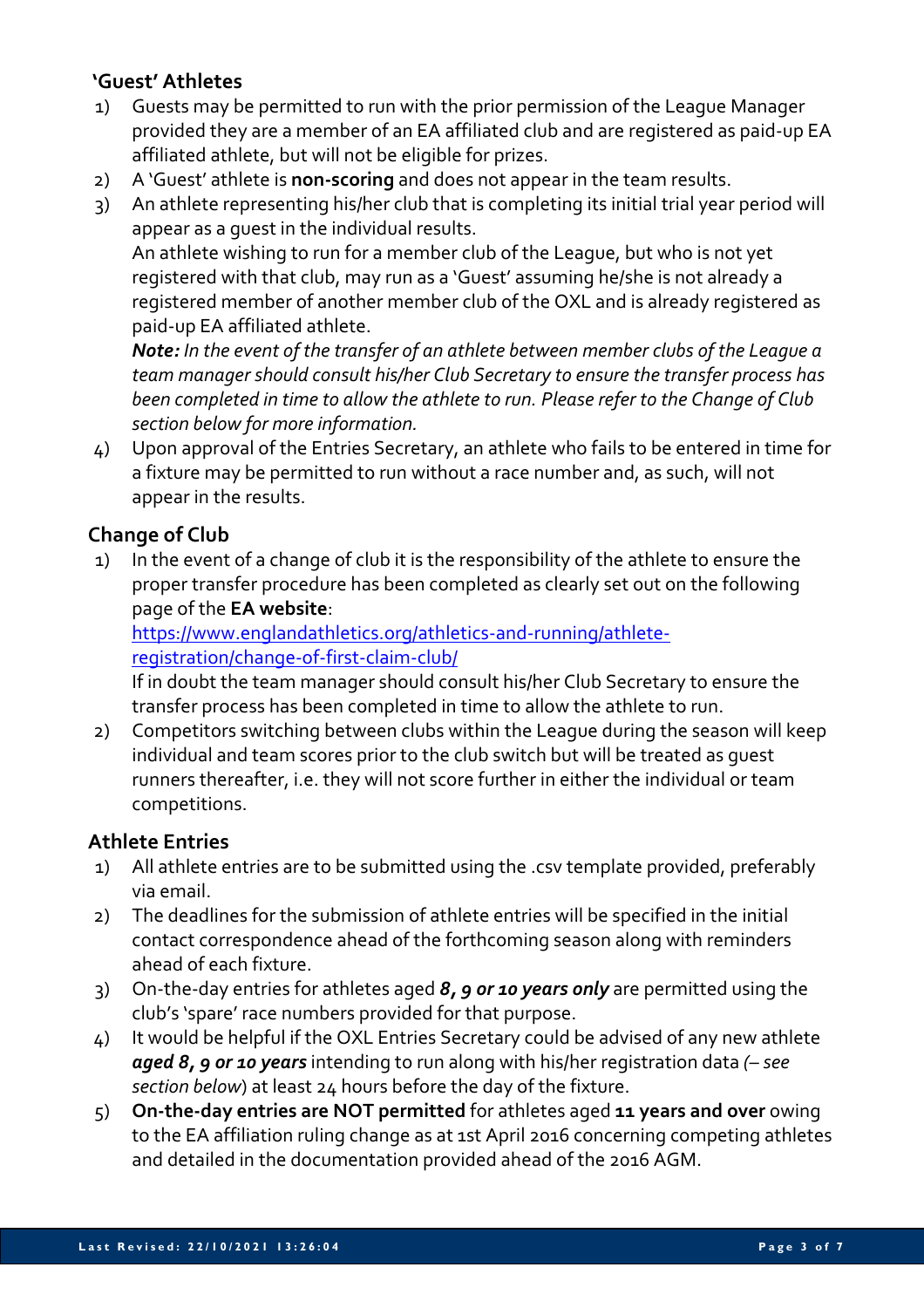## **Updating/Submitting Athlete Entries**

*taking part.*

1) Add any new athlete to the list who is believed will be taking part (*– not the entire club's membership, however!*). *Note: The aim is to find a good balance between registering before Round 1 the majority of the runners who will take part, but not a long list of athletes who will not be* 

2) Use the two .csv documents as indicated in the initial request for athlete entries notice sent to Team Managers ahead of the current season to submit the club's athlete entries.

- 3) Remove any athlete from the list who has left the club or who will no longer be taking part.
- 4) The details required to be included/updated for each athlete are as follows:

**Forename Surname Date of Birth Gender Age Category EA Licence (URN) 2nd-Claim 1st-Claim Club** (*- if 2nd-Claim*) **Parental Consent** (*- if under 18 years of age*) **Photography Consent**

- 5) Please ensure that all the information for each athlete is checked and updated as required.
- 6) An athlete's entry must match his/her EA registration in order to be cleared to compete. Please refer to the **Athlete EA Affiliation Status** section above for details on how to do this.
- 7) The **age qualification date** to determine the athlete's age category for the season is the **31st August** immediately prior to the commencement of the current season.
- 8) Indicate with a 'YES' under the  $2^{nd}$ -Claim column any athlete who will be competing as second claim for club. In addition, the name of the athlete's first claim club must be entered into the field provided.

*Important Note: Refer to the Athlete Second-Claim Status section.*

9) **All athlete entries for each fixture are to be submitted by the entry deadlines set prior to each fixture.** This allows all athlete registration details to be checked for compliance and athletes to be cleared to compete.

#### **Age Categories**

The following table displays a clarification of the age categories for the League.

| Race No. | <b>Age Category</b>         | Age at Age Date          |  |
|----------|-----------------------------|--------------------------|--|
|          | U9 Male/Female              | 8 years (on day of race) |  |
| 283      | U11 Male/Female             | $9 - 10$ years           |  |
| 485      | U <sub>13</sub> Male/Female | $11 - 12$ years          |  |
| 6        | U <sub>15</sub> Male/Female | $13 - 14$ years          |  |
|          | U <sub>17</sub> Male/Female | $15 - 16$ years          |  |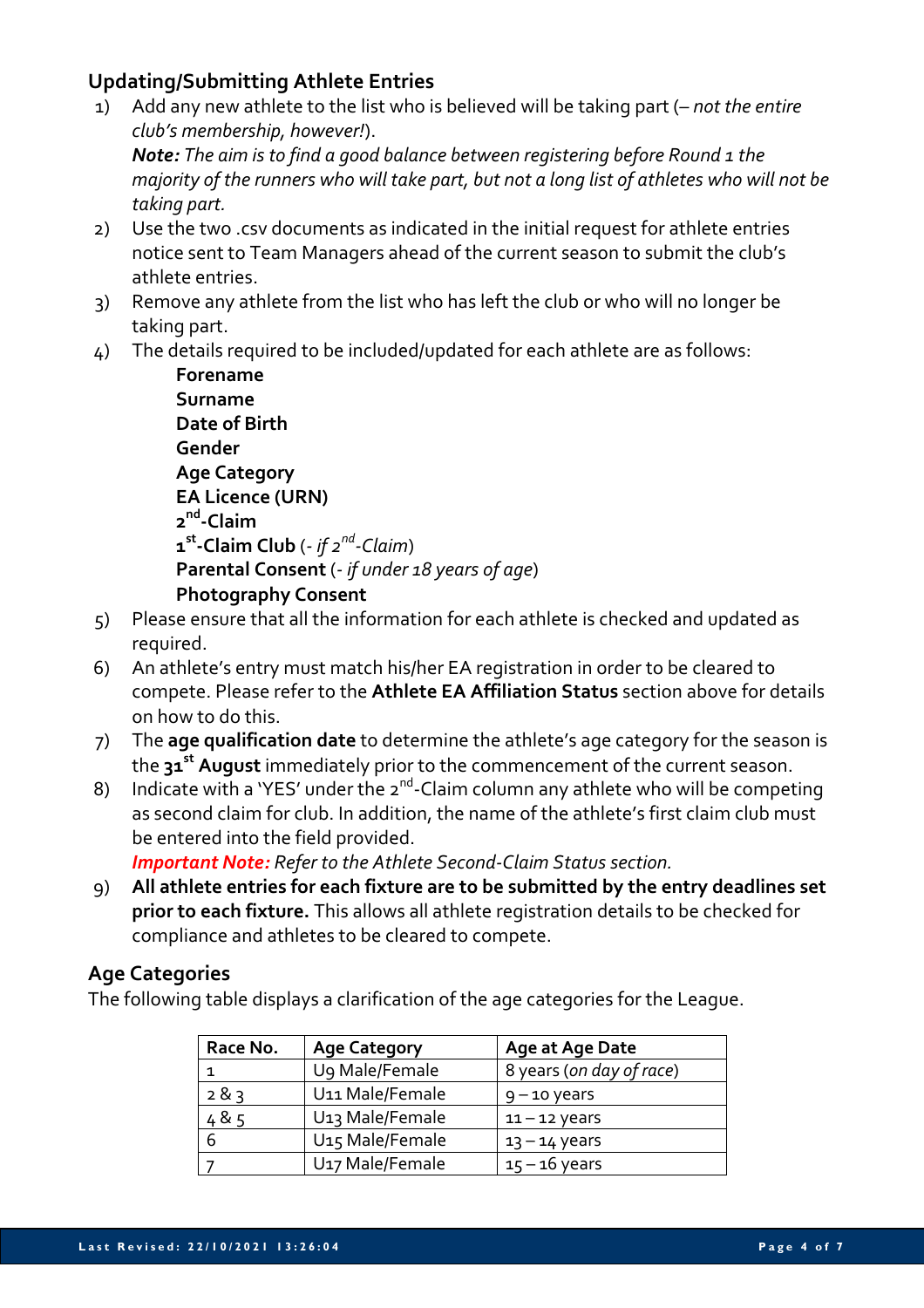| 8 | U <sub>20</sub> Male   | $17 - 19$ years |
|---|------------------------|-----------------|
| 8 | <b>Senior Male</b>     | $20 - 39$ years |
| 8 | V <sub>1</sub> Male    | $40 - 49$ years |
| 8 | V <sub>2</sub> Male    | $50 - 59$ years |
| 8 | V <sub>3</sub> Male    | $60 - 69$ years |
| 8 | V <sub>4</sub> Male    | 70+ years       |
| 9 | U <sub>20</sub> Female | $17 - 19$ years |
| 9 | Senior Female          | $20 - 34$ years |
| 9 | V <sub>1</sub> Female  | $35 - 44$ years |
| 9 | V <sub>2</sub> Female  | $45 - 54$ years |
| 9 | V <sub>3</sub> Female  | $55 - 64$ years |
| 9 | V <sub>4</sub> Female  | 65+ years       |

*U9 Note: Athletes must 8 years of age on the day of the race in order to run.*

## **Team Sheets & Race Numbers**

- 1) A full list of cleared athletes will be updated and distributed to team managers a few days ahead of each fixture so that it may be examined in advance of each fixture of the season.
- 2) The team packs provided on the day of the fixture will contain a copy of the finalised team sheets (*– as well as a corresponding full set of race numbers at Rounds 1 and 3*). These are to be collected by the team manager (*or nominated proxy*) from the OXL Results Secretary early on the day of each fixture.

*Note: Please allow sufficient time to collect the team packs and to distribute race numbers to team members on the day of the first fixture.* 

- 3) If the team manager will not be present, he/she must nominate the name of a proxy and inform OXL Entries Secretary 24 hours before the day of the event.
- 4) Team packs cannot be collected by any other than the team manager or his/her nominated proxy.
- 5) Only a limited supply of race numbers (*2 sets – one complete set will be issued each at the Round 1 and Round 3 fixtures*) are available.
- 6) Please advise your club's athletes that they retain and keep their race number for use at each fixture.
- 7) For the combined Round 3
- 8) Please ensure all athletes read an comply with the OXL Rules relating to Race Numbers.

## **Spare Race Numbers**

- 1) Spare race numbers are issued to clubs for the sole purpose of using on the day of a fixture for new runners *aged 8, 9 or 10 years only* who turn up on the day.
- 2) Additional spare race numbers will be issued at subsequent Rounds as required.
- 3) If a Team Manager runs out of spare race numbers on the day of a fixture, he/she should contact the OXL Results Secretary who should be located near to the Finish identifiable by his/her OXL Officials vest.
- 4) If an athlete loses or forgets his/her race number a replacement will be chargeable at a cost of  $E_5.00$ . The Team Manager should contact the OXL Results Secretary with the replacement fee to obtain a replacement number.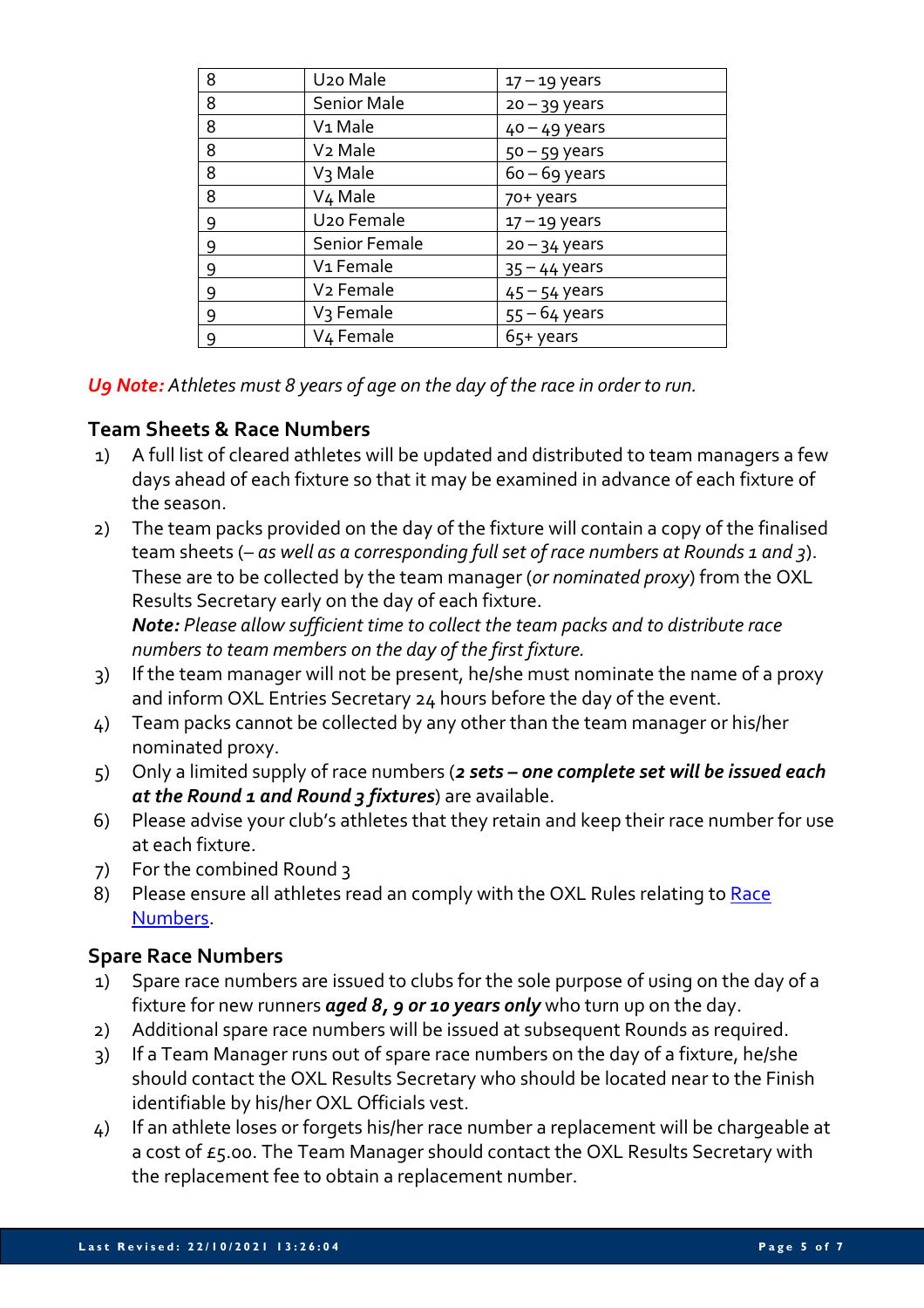# **Marshal Volunteers**

Each member club is required to provide marshal volunteers to cover marshal positions at fixtures as allocated in the Marshal Volunteers Allocation schedule that will be published on the website under the News section ahead of the new season. This is a requirement to ensure that all fixtures can go ahead.

- 1) All non-hosting clubs agree as on completion of the annual affiliation/membership form to provide marshals to cover 3 marshal positions over the course of the season (*1 marshal position to be covered at each of 3 separate allocated fixtures*) – please refer to the schedule.
- 2) A marshal position is required *to be covered for the duration of the fixture i.e. the position is to be covered for all races.*
- 3) More than one club volunteer may be provided to cover a marshal position where a volunteer wishes to run in one of the races.
- 4) The following details are required for each of the volunteer(s):

#### **Name Email Address Mobile Number**

5) All volunteer details must be submitted to the League Manager by the end of the Tuesday (*at the latest*) preceding the allocated fixture.

## **Race Day Schedule**

The following race day schedule will apply to each of the 5 fixtures.

| Race No.       | <b>Age Group</b>             | Max. Dist.        | <b>Start Time</b> |
|----------------|------------------------------|-------------------|-------------------|
| 1              | Ug Boys & Girls              | 1200 <sub>m</sub> | 09:55             |
| $\overline{2}$ | U <sub>11</sub> Girls        | 1500m             | 10:00             |
| 3              | U11 Boys                     | 1500m             | 10:10             |
| 4              | U <sub>13</sub> Girls        | 3000m             | 10:20             |
|                | U <sub>13</sub> Boys         | 3000m             | 10:30             |
| 6              | U <sub>15</sub> Boys & Girls | 4500m             | 10:45             |
|                | U <sub>17</sub> Boys & Girls | 6000m             | 11:00             |
| 8              | U20/Senior/Veteran Men       | 7-9000m           | 11:20             |
| ٩              | U20/Senior/Veteran Women     | 7-9000m           | 12:00             |

In the event the fixture schedule needs to be altered, at least 48 hours' notice will be provided.

*Notes: The race distances for the combined OXL Round 3/Oxfordshire XC Championships may be longer in order to assist the team selection process for the Inter-Counties XC Championships later in the season. The distances will be published on the website in advance of the combined fixture as usual.*

#### **Results**

- 1) The winner of each race will score 1 point, the 2nd finisher 2 points, etc.
- 2) The winning team will be the one scoring the lowest number of points.
- 3) Team points are calculated by totalling the points scored by each team in groups of